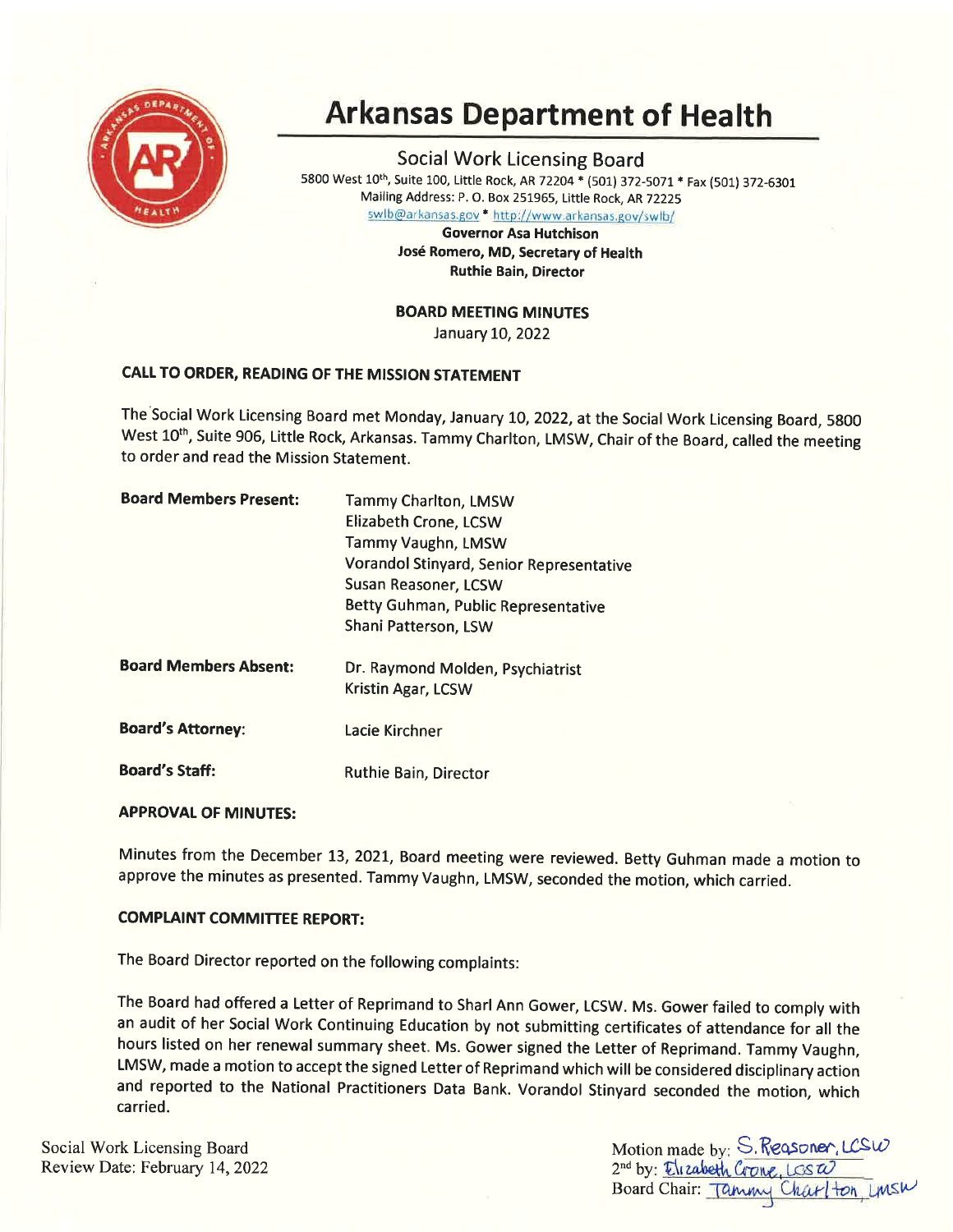Meeting Minutes January 10, 2022 Page | 2

The Board had offered a Letter of Caution to Brittany Danielle Conine, LCSW. Ms. Conine failed to submit her certificates of attendance for Social Work Continuing Education in a timely manner. Ms. Conine signed the Letter of Caution, which will not be considered disciplinary action or reported to the National Practitioners Data Bank. Susan Reasoner, LCSW, made a motion to accept the signed Letter of Caution, Shani Patterson, LSW, seconded the motion, which carried.

The Board received a complaint against an individual who is not licensed as a social worker in the state of Arkansas. Shani Patterson, LSW, made a motion to dismiss the complaint. Susan Reasoner, LCSW, seconded the motion, which carried.

#### NEW BUSINESS:

#### Review Waiver Requests:

The Board had no requests for a waiver.

## Board Vote on Reimbursement of Board Expenses:

ln accordance with A.C.A. 25-I6-9OL, the Board approved a motion to authorize the reimbursement of expenses for each board member for performing official board duties. The rate of reimbursement shall not exceed the rate established for state employees by state travel regulations. The request also includes approval of expenses for the Board's Chairman and Executive Director to be representatives at the ASWB 2022 Annual Spring Education Meeting, ASWB 2022 Fall Delegate Meeting, and if funds allow, the FARB Forum in January of 2023. The Board also approves to pay expenses incurred that are above the government rate for lodging at the Associational and FARB meetings. All expenses must be approved according to the Arkansas Department of Health prior to travel. Tammy Vaughn, LMSW, made a motion to approve. Betty Guhman seconded the motion, which carried.

## Board Vote to Pay Stipend Payments to Eligible Board Members:

Act 281 of 2009 allows eligible Board members to receive stipend payments. Betty Guhman made a motion to grant payment of stipends in the amount of S85 to board members in accordance with the law and the budget. Tammy Vaughn, LMSW, seconded the motion, which carried.

## Board Elected Officers:

Tammy Charlton, LMSW, was voted to remain the Chair of the Board. Vorandol Stinyard made a motion to keep the current Vice-Chair and Secretary in the same position. Susan Reasoner, LCSW, seconded the motion, which carried.

## Board Members Sign Code of Ethics:

Board Members signed the 2O22 Code of Ethics for Board Members. Copies will be maintained in the Board's office.

## Board Members Reminded to Complete Mandatory Statement of Financial lnterest:

Board Members were reminded they are required to complete and file the Statement of Financial lnterest by January 31,2022.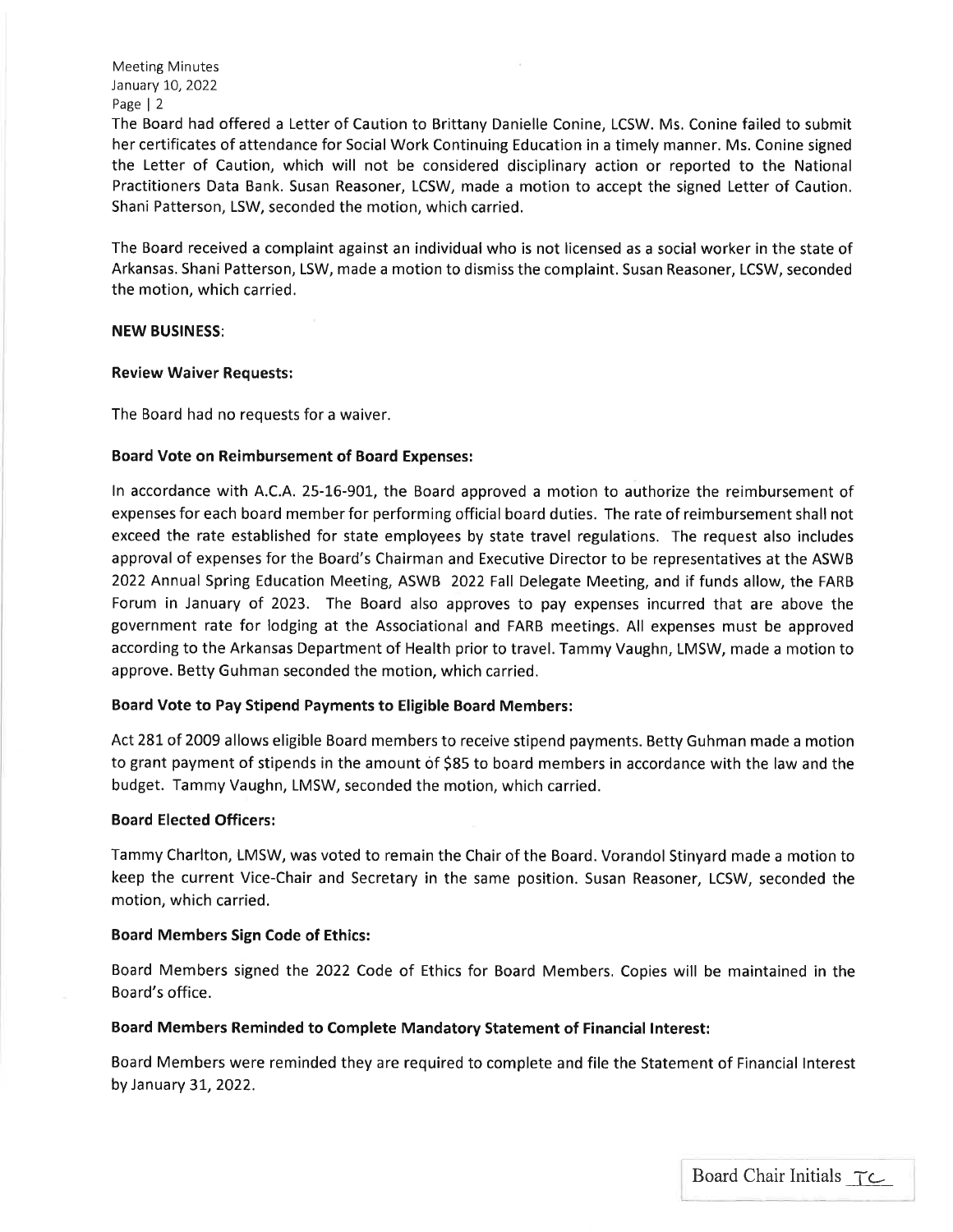Tammy Vaughn, LMSW, reviewed and approved the Warrant Detail Report, Revenue Reconciliation Report, ASWB Exam Candidate Log, Leave Report, Refund Report and Trial Balance Reports. These reports were from December 2021, Susan Reasoner, LCSW, made a motion to accept the reports as presented. Vorandol Stinyard seconded the motion, which carried.

## Action Taken on Applications:

Betty Guhman made a motion to approve the action taken on the applications for licensure.

## LSW Applications:

#### Provisionally Licensed and Approved to Take the Exam:

Hannah Basinger **Caitlyn Ratton** Melinda Williams

Approved to take the Exam:

None

Approved for Licensure through Reciprocity:

None

Denied or Withdrawn Applications:

Monica R Cabral

#### LMSW Applications:

#### Provisionally Licensed and Approved to take Examination:

Hannah Barnes Kristina Lee Johnson Tina Mills Michael Smith Faith Bedwell Carolyn Sue Kirk Heather Rose Offutt Kendrall Hill Danny Ray Kirk Michala Shrable Approved to take the Exam:

LaKetia Jones

None

## Approved for Licensure through Reciprocity:

Alexandria Jones Pamela Wright

Hannah Neely

Denied or Withdrawn Applications: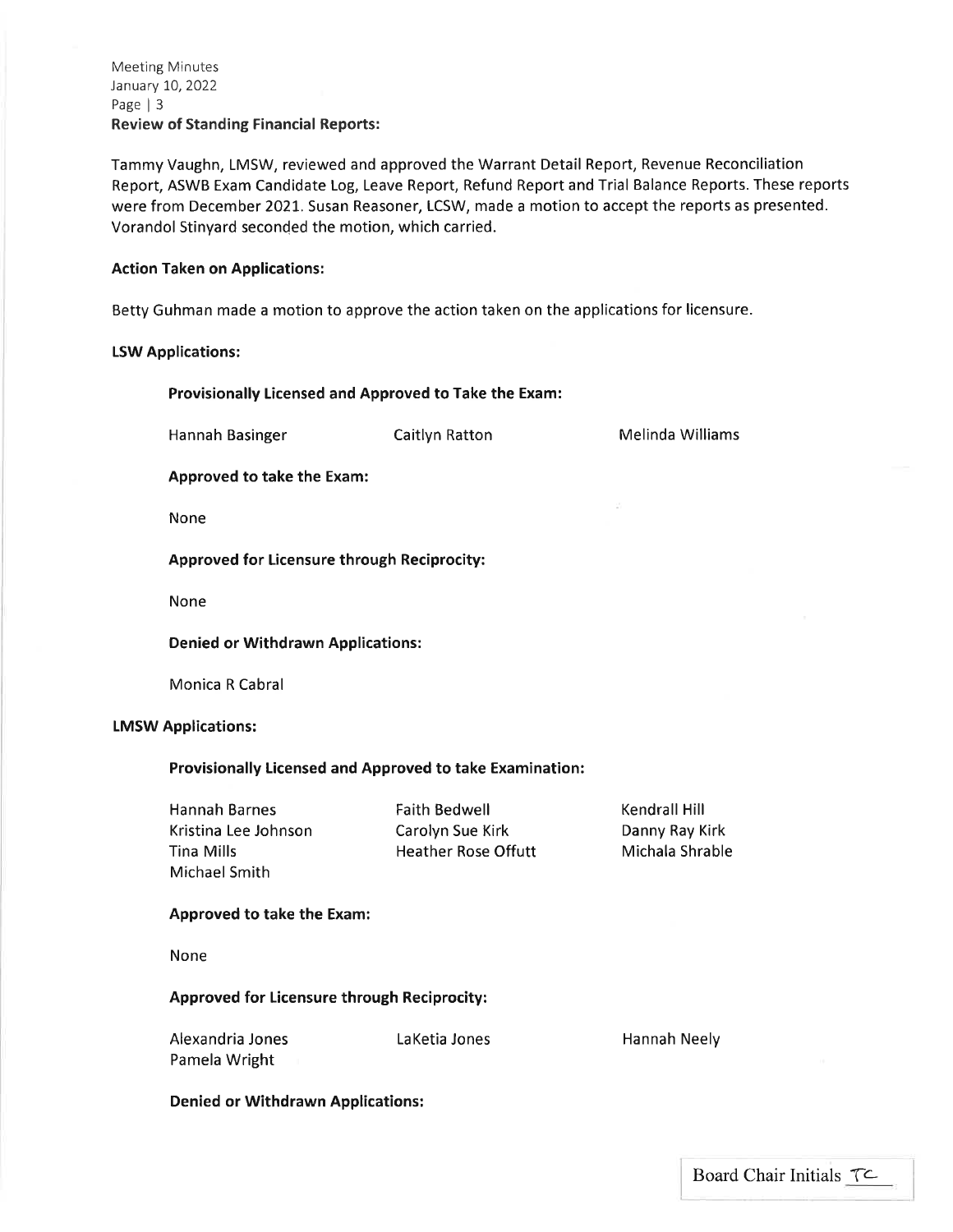Meeting Minutes January 10, 2022 Page | 4

#### None

## LCSW Applications:

#### Approved to take Examination:

Brittany Cox Anna Knight Antoinette Preyor-Johnson Tammy Smart

Mary Davison Megan Launius Andrea Ross Ann Michelle Treat

Mitzi Griffin Haylee Jo Meagher Jenni Shaw

## Approved for Licensure through Reciprocity:

Shelia Love Camp Linda Kiraly Amanda Young

Amber Daniel Jaime Krone

Angie Griffin Sherrill Lynn Reynolds

#### Denied or Withdrawn Applications:

None

Tammy Vaughn, LMSW, seconded the motion on applications, which carried

#### Action Taken on Renewal Applications:

The Board reviewed 115 applications for license renewal. Vorandol Stinyard made a motion to approve 114 of the renewals. Susan Reasoner, LCSW, seconded the motion, which carried. One renewal is pending clarification.

#### Action Taken on Continuing Education Audits:

The Board reviewed 13 random continuing education audits. Vorandol Stinyard made a motion to approve all 13 of the audits. Betty Guhman seconded the motion, which carried.

#### Action Taken on Supervision Plan Reviews and Late Supervision Evaluation Submissions:

The Board reviewed 30 supervision plans. Tammy Vaughn, LMSW, made a motion to show 27 of the supervision plans reviewed. Vorandol Stinyard seconded the motion, which carried. Three (3) of the Supervision Plans reviewed required clarification.

The Board reviewed one social worker Supervision Evaluation Forms that were turned in late by one to two years. The Board made note that this needs to be addressed in the Rules and we will soon form <sup>a</sup> committee to work on Supervision Rules.

#### Action Taken on Certification of Registration Renewals: